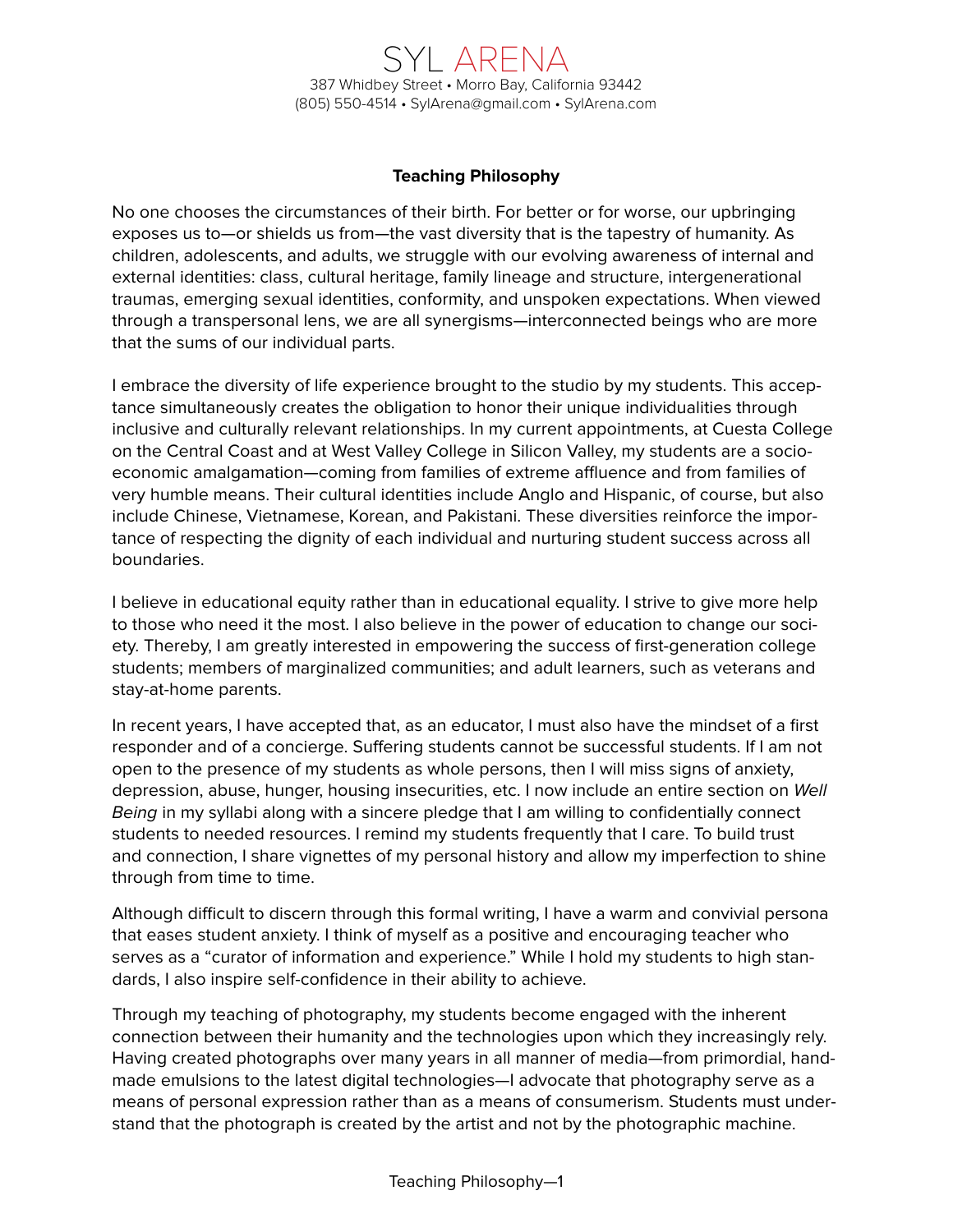## SYL ARENA

Recognizing that few college students today have memories of their lives in a pre-iPhone world and that the main source of photography in their lives is the small screen in their pocket, I introduce photography as a study of four manifestations:

- Image—The visual elements of the photograph, which, in our digital world, many see as its only manifestation; that the digitally transmitted image is the photograph.
- Object—The physicality of the photograph on paper, metal, glass, fabric, etc. Physicality continues to be supplanted by the faux tangibility of the viewer's electronic device.
- Facture—The means of creating the photograph by hand and/or with a machine
- Content—The expression of the artist's idea through the merger of the above

I believe that context leads to an understanding of relevance and that history is best taught when it transports students to the then-current moment. For instance, to further an undergraduate's awareness of the evolution in social interaction driven by mobile technology, I have students research and speak critically about societal shifts brought about by Eastman's introduction of the Kodak Brownie #2 camera in 1901 and the resulting boom in picture postcards printed from personal photographs.

I believe that writing and speaking are essential life skills. Thereby, I frequently call upon my students to write statements of intention before starting a project followed by self-reflections as preparation for a critique. For the latter, students embed the "hero" shots from their projects into a discussion post on the class forum and then write about how the experience creating the work differed from the results anticipated in their original statement of intent.

I acknowledge that assessment in the visual arts poses unique challenges. Nevertheless, the process and product of student efforts must be assessed in order to facilitate growth, both in terms of measuring comprehension of essential concepts and in terms of developing the student's ability to express.

For technical exercises, I rely upon clearly stated rubrics as the means of assessment. Following the example of Dr. Atul Gawande's Checklist Manifesto, my greater purpose in providing detailed rubrics is to teach my students the importance of using checklists to assure success with complicated workflows.

For creative projects, I rely upon a hierarchy of tiered narratives for holistic assessment. These narratives lack the rigidity of a rubric and, thereby, reward innovative thought, creative action, and risk taking. For instance, the narrative criteria for an A-quality project would be:

The work clearly demonstrates a commitment to technical competency and creative thinking. Your work should reflect exploration, risk taking, and thinking with a photographic eye. A student in this category produces work that is "unique," and "special." This may be in the form of unusual insight, intelligence, and or creativity. Your work conveys an artist's attitude. Excellent technical proficiency. Conceptual development is of a high level.

No amount of well-curated theory or praxis will be of value if the student finds little connection to the moment in which they are experienced. While my teaching style is based on warmth, humor, and empathy, it is ultimately the modality of the one's preferred learning style—kinesthetic, auditory, visual, or verbal—that most affects the student's perceptions. Thereby I think it appropriate